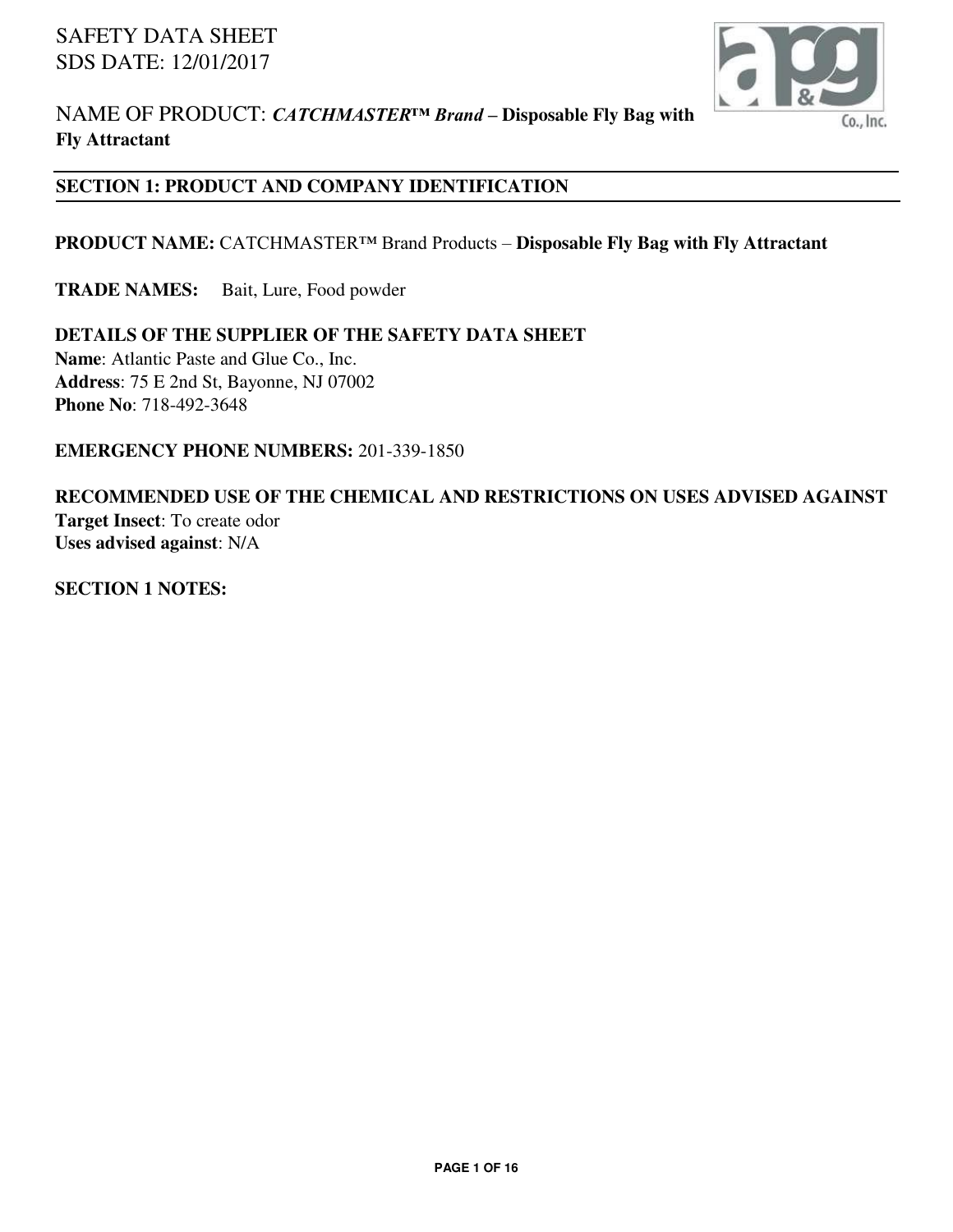

# NAME OF PRODUCT: *CATCHMASTER™ Brand –* **Disposable Fly Bag with Fly Attractant**

## **SECTION 2: HAZARDS IDENTIFICATION**

#### **HEALTH = 1, FLAMMABILITY = 0, REACTIVITY = 0**

This chemical is not considered hazardous by the 2012 OSHA Hazard Communication Standard (29 CFR 1910.1200).

#### **SECTION 3: COMPOSITION/INFORMATION ON INGREDIENTS**

**CHEMICAL NAME:** Powdered Egg

**C.A.S. NUMBER:** 9006-59-1

**WEIGHT %: >**20

**SECTION 3 NOTES:**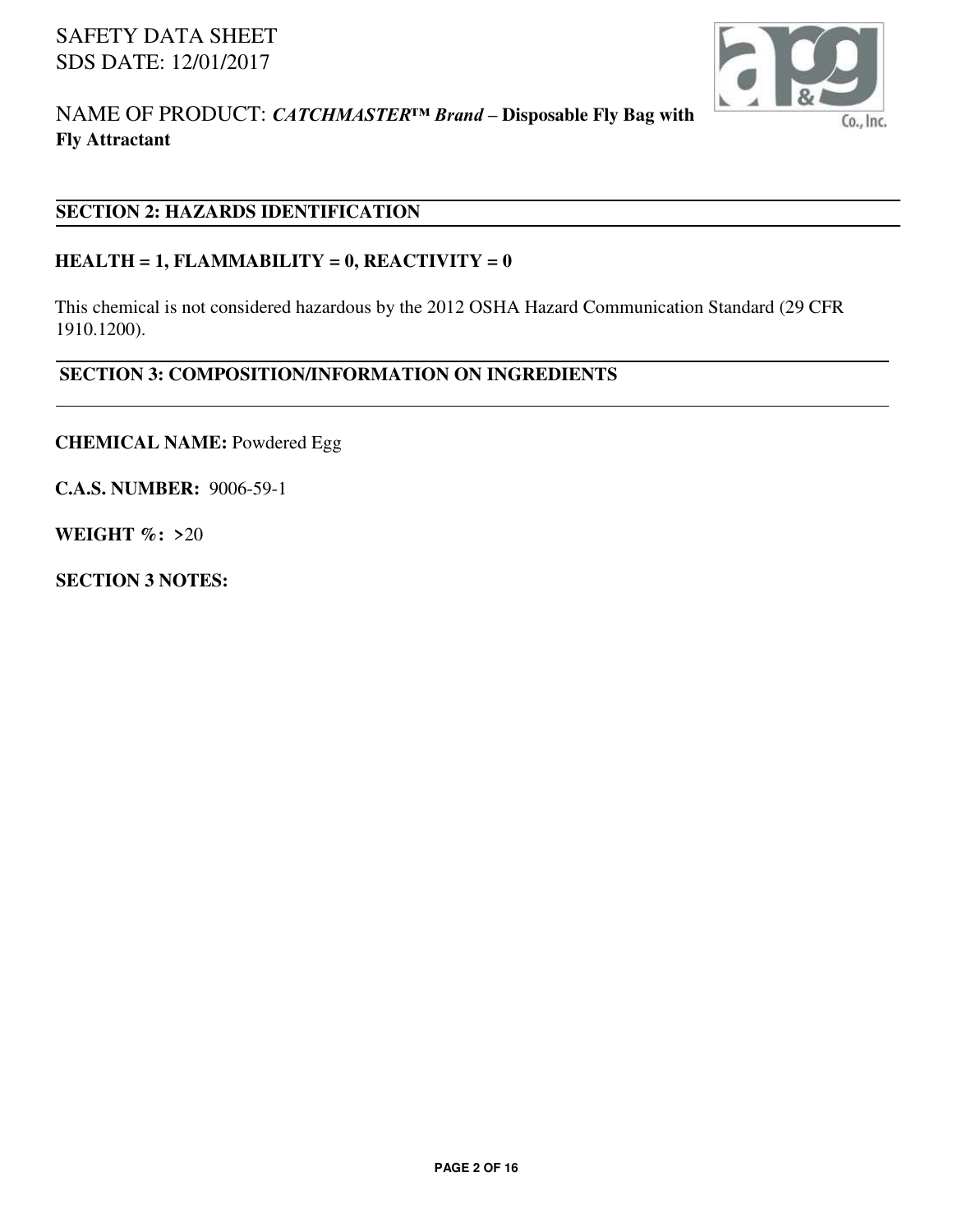

# NAME OF PRODUCT: *CATCHMASTER™ Brand –Disposable Fly Bag with Fly Attractant*

# **SECTION 4: FIRST AID MEASURES**

#### **IF SWALLOWED:**

- Call a poison control center or doctor immediately for treatment advice.
- Rinse mouth with water. If able to swallow drink water or milk.
- Do not induce vomiting unless told to by a poison control center or doctor.
- Do not give anything to an unconscious person.

## **IF ON SKIN:**

- Take off contaminated clothing.
- Rinse skin immediately with plenty of water and soap for 15-20 minutes.

#### **IF IN EYES:**

- Immediately irrigate with water for 15 minutes.
- Obtain medical attention if irritation persists.

#### **IF INHALED:**

Remove person to fresh air. If ill affects persist, seek medical attention.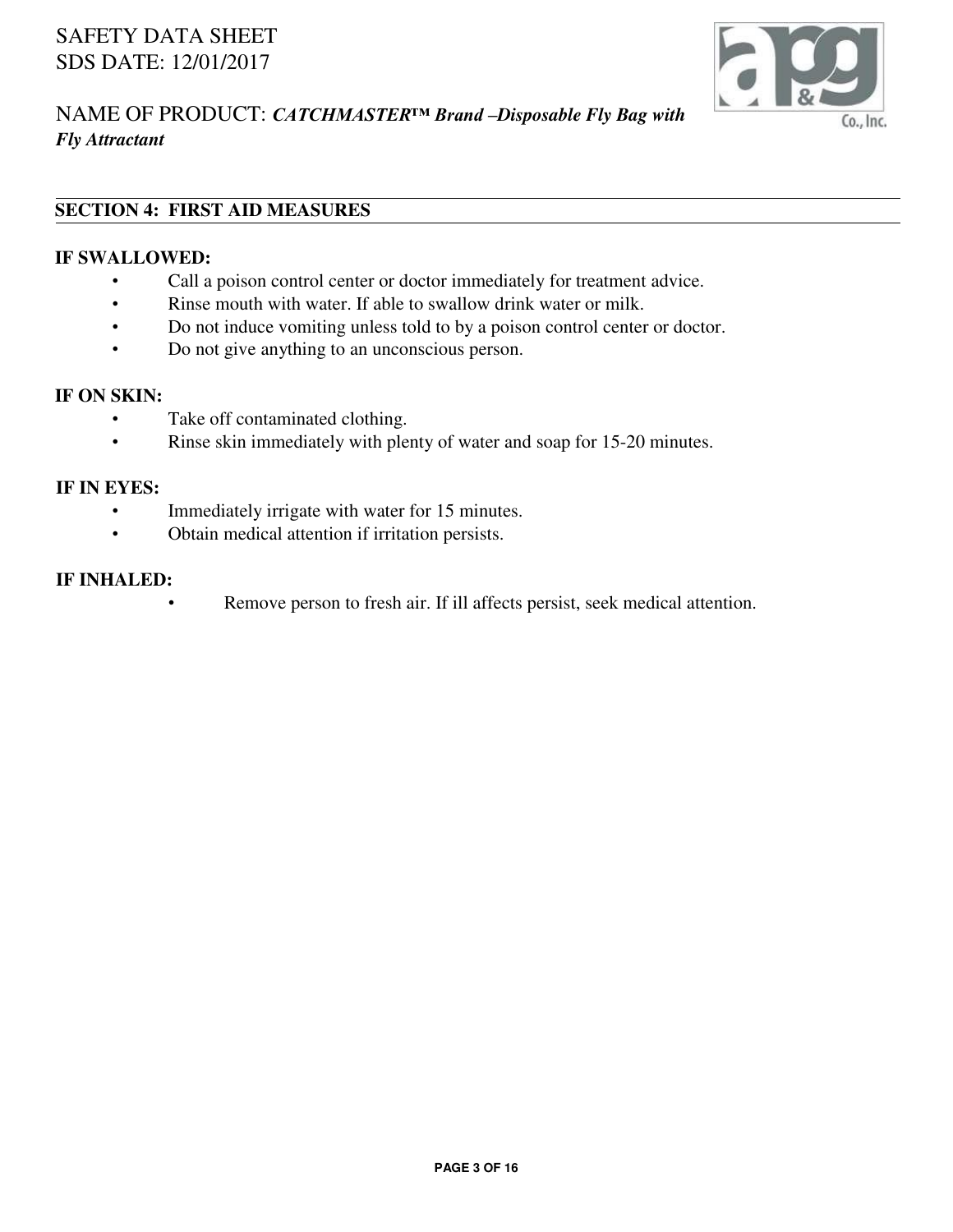

# NAME OF PRODUCT: *CATCHMASTER™ Brand –* **Disposable Fly Bag with Fly Attractant**

Have the product container or label with you when calling a poison control center or doctor or going for treatment. For emergency information concerning this product, call the National Pesticide Information Center (NPIC) at 1-800-858-7378 seven days a week, 6:30 am to 4:30 pm Pacific Time (NPIC Web site: www.npic.orst.edu). After 4:30 pm call your poison control center at 1-800-222-1222.

#### **SECTION 4 NOTES:**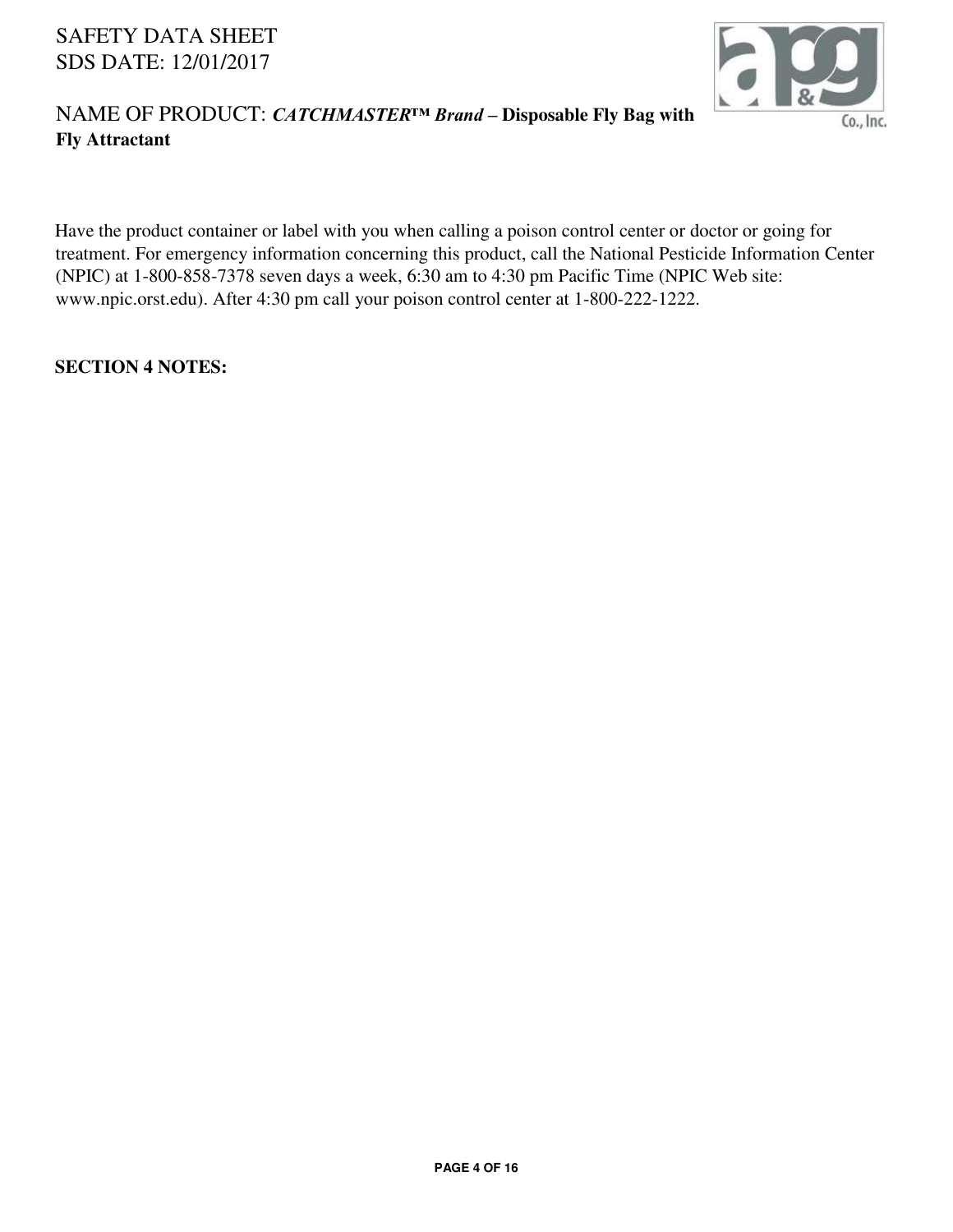

NAME OF PRODUCT: *CATCHMASTER™ Brand –* **Disposable Fly Bag with Fly Attractant**

## **SECTION 5: FIRE-FIGHTING MEASURES**

#### **FLASH POINT:** N/A **FLAMMABLE LIMITS in air:** N/A

**EXTINGUISHING MEDIA:** Use water spray, alcohol foam or dry chemical.

**HAZARDOUS COMBUSTION PRODUCTS:** Carbon monoxides, Carbon dioxide.

**EXPLOSION DATA**: N/A

**SECTION 5 NOTES:**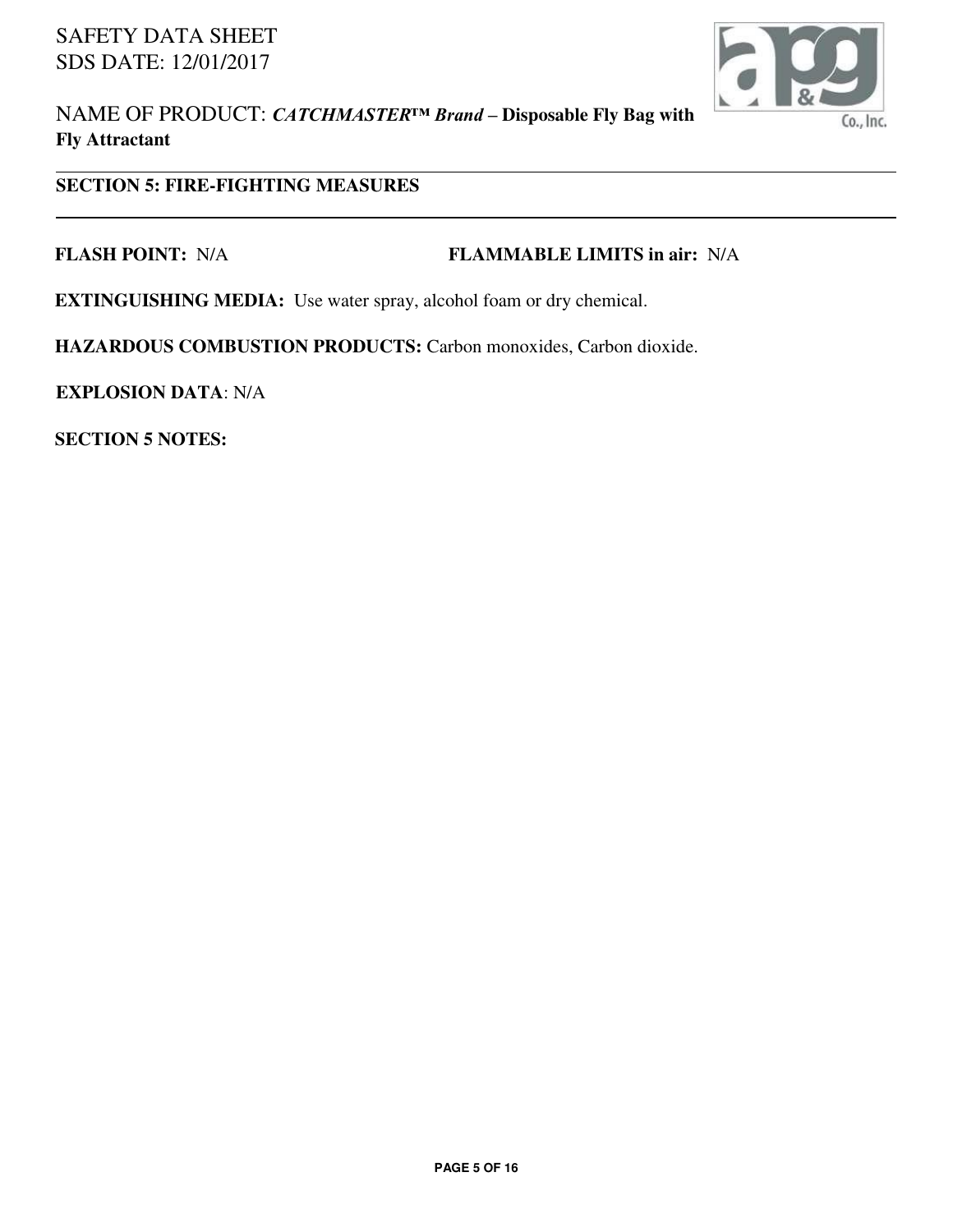

## NAME OF PRODUCT: *CATCHMASTER™ Brand –* **Disposable Fly Bag with Fly Attractant**

# **SECTION 6: ACCIDENTAL RELEASE MEASURES**

## **STEPS TO BE TAKEN IF MATERIAL IS RELEASED OR SPILLED:**

As a food-derived material, any spill or released material can be disposed of with regular refuse or ha

#### **SECTION 6 NOTES:**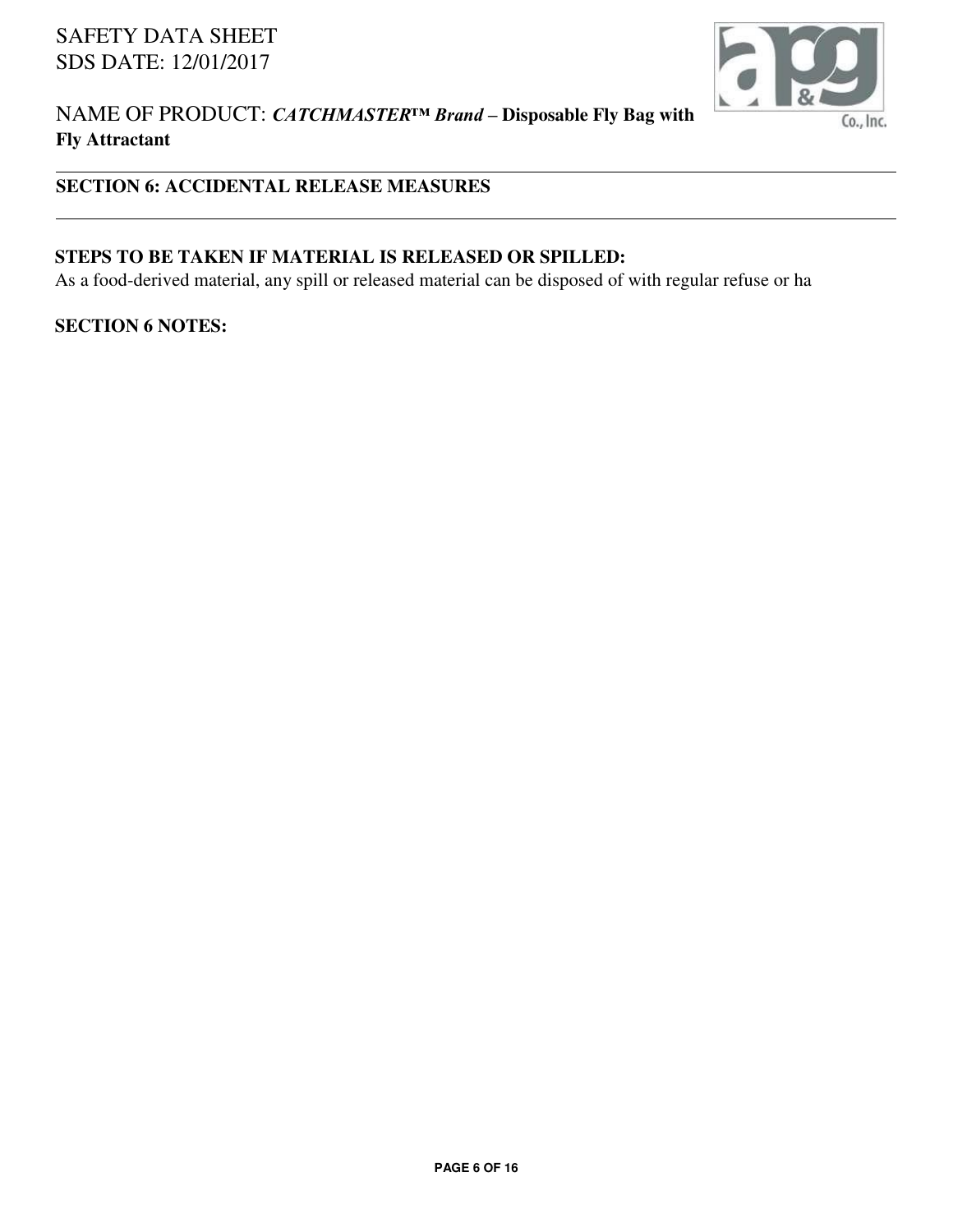

## NAME OF PRODUCT: *CATCHMASTER™ Brand –* **Disposable Fly Bag with Fly Attractant**

## **SECTION 7: HANDLING AND STORAGE**

## **GENERAL PRECAUTIONS TO BE TAKEN IN HANDLING AND STORAGE:**

Store in sealed containers in a cool, dry, ventilated area and away from open flames. To maintain product integrity, protect from high temperatures.

#### **SECTION 7 NOTES:**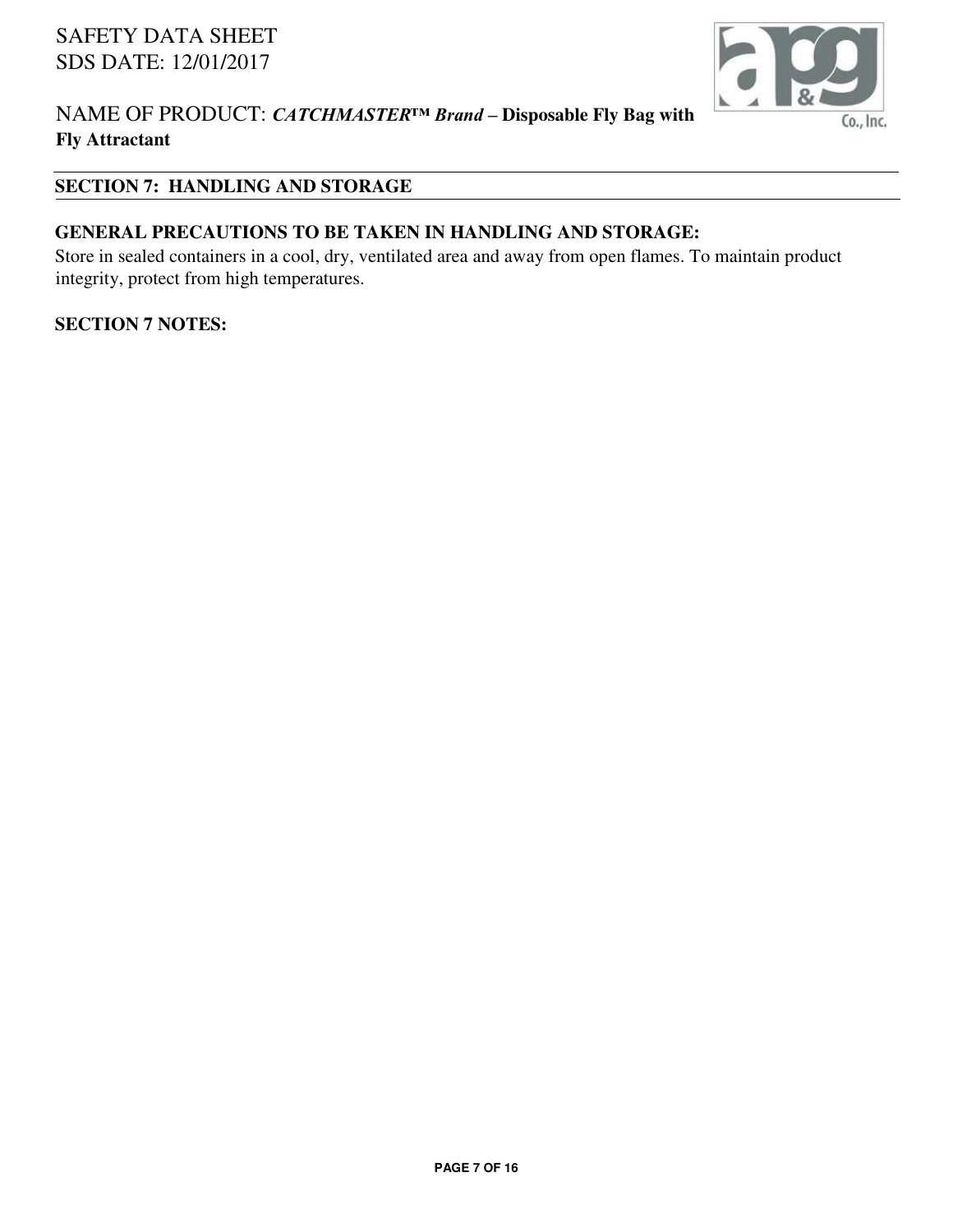

## **SECTION 8: EXPOSURE CONTROLS/PERSONAL PROTECTION**

**RESPIRATORY PROTECTION:** Usually none required.

**EYE PROTECTION:** Usually none required

**VENTILATION:** Good general ventilation should be sufficient.

**PROTECTIVE GLOVES:** None required but vinyl, latex or rubber gloves recommended for continuous handling.

**OTHER PROTECTIVE EQUIPMENT:** None under normal usage.

**SECTION 8 NOTES:**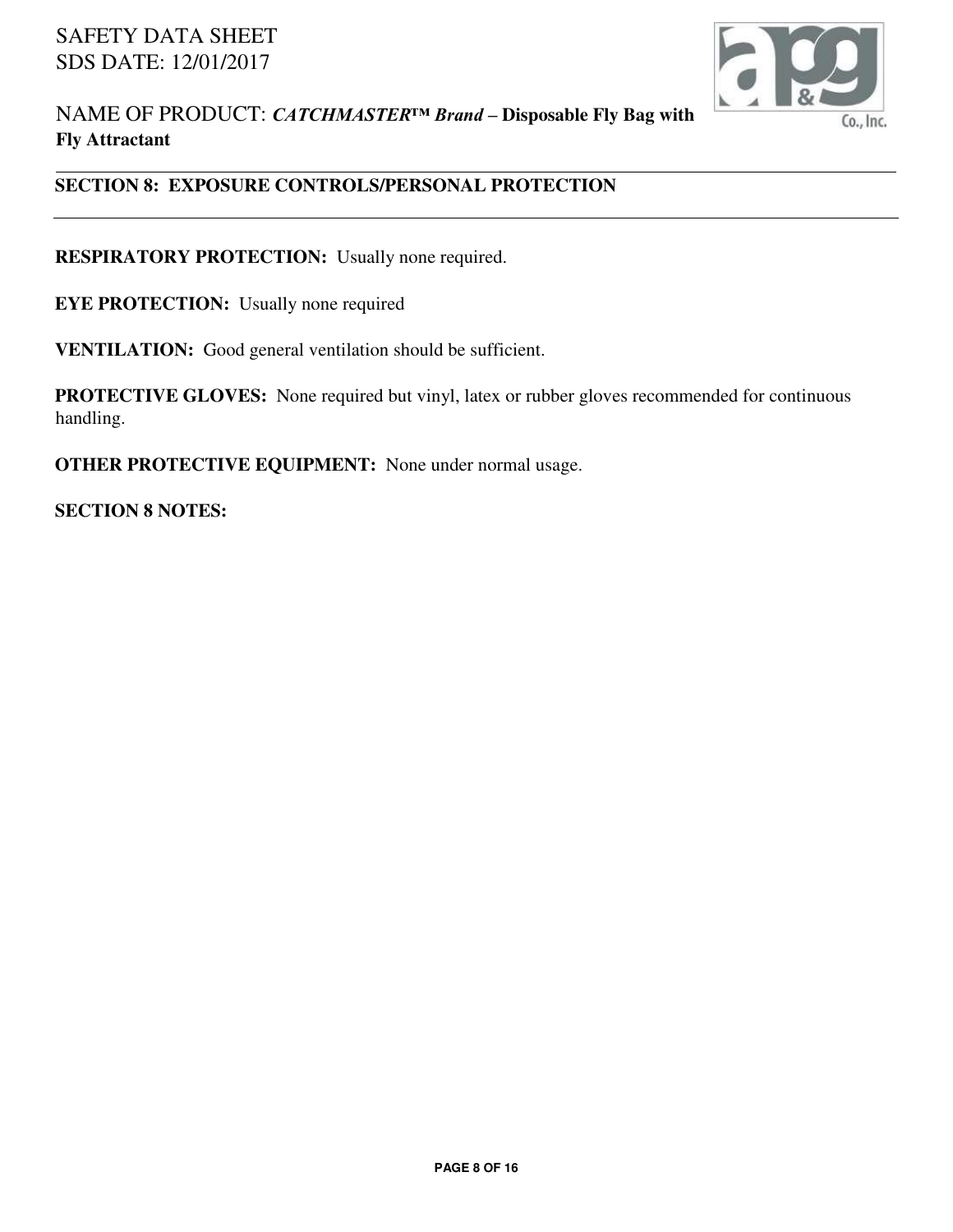

## **SECTION 9: PHYSICAL AND CHEMICAL PROPERTIES**

## **PHYSICAL AND CHEMICAL PROPERTIES**

| PHYSICAL STATE: Solid                       | <b>APPERANCE: Opaque</b>       |
|---------------------------------------------|--------------------------------|
| <b>SPECIFIC GRAVITY: N/A</b>                | <b>FLAMMABILITY: N/A</b>       |
| <b>MELTING POINT: N/A</b>                   | <b>BOILING POINT: N/A</b>      |
| <b>FREEZING PT: N/A</b>                     | pH: N/A                        |
| PERCENT VOLATILE by volume: None specified  |                                |
| <b>ODOR DESCRIPTION: Egg</b>                | VAPOR DENSITY (AIR = 1): $N/A$ |
| VAPOR PRESSURE (20C, mm HG): Not determined |                                |
| SOLUBILITY IN WATER: N/A                    |                                |
| DECOMPOSITION TEMPERATURE: N/A              |                                |

**SECTION 9 NOTES:**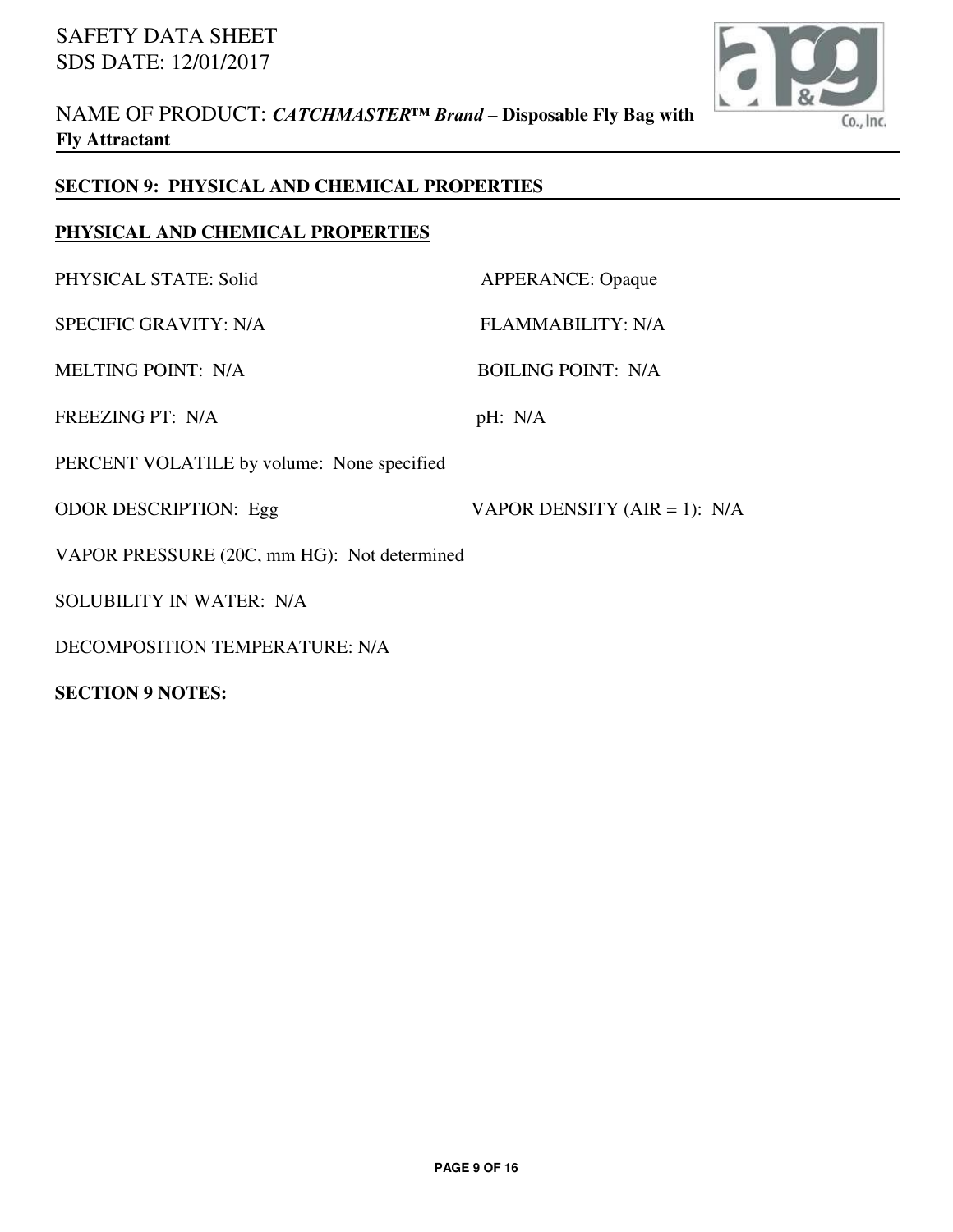

NAME OF PRODUCT: *CATCHMASTER™ Brand –* **Disposable Fly Bag with Fly Attractant**

## **SECTION 10: STABILITY AND REACTIVITY**

**CHEMICAL STABILITY:** Stable

**HAZARDOUS POLYMERIZATION:** May Not Occur

**CONDITIONS TO AVOID:** Do not store near easily ignited chemicals and materials or open flames.

#### **MATERIAL TO AVOID:** N/A

**HAZARDOUS DECOMPOSITION PRODUCTS:** Burning produces Carbon Monoxide, Carbon Dioxide and Smoke.

**SECTION 10 NOTES:**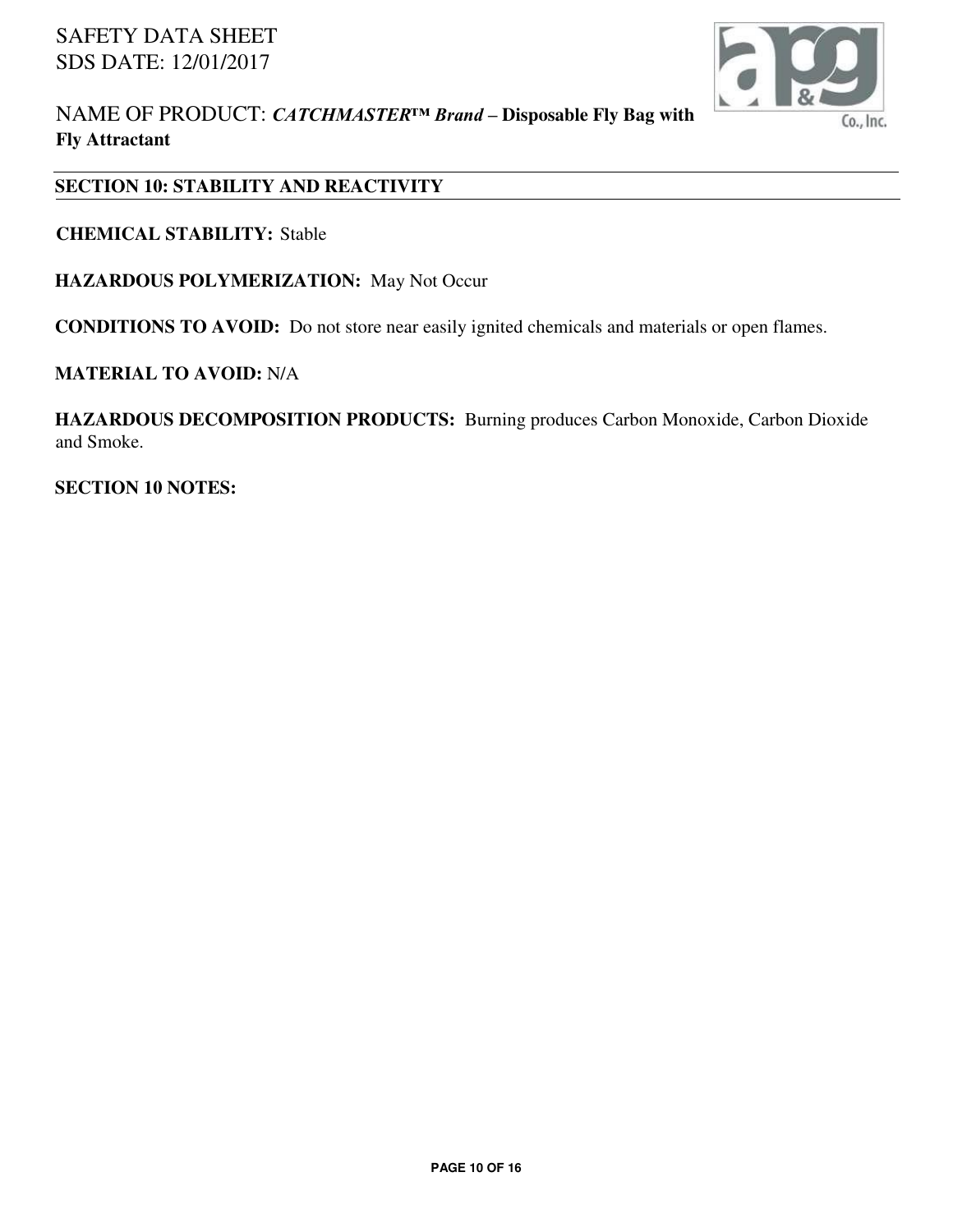

NAME OF PRODUCT: *CATCHMASTER™ Brand –* **Disposable Fly Bag with Fly Attractant**

## **SECTION 11: TOXICOLOGICAL INFORMATION**

#### **INFORMATION ON LIKELY ROUTES OF EXPOSURE**

**INHALATION**: N/A **EYE CONTACT**: N/A

**SKIN CONTACT**: N/A **INGESTION**: N/A

**INFORMATION ON TOXICOLOGICAL EFFECTS** 

**EFFECTS OF OVEREXPOSURE:** None reported

**CHRONIC TOXICITY**: None reported

**CARCINOGENICITY**: None reported

**NUMERICAL MEASURES OF TOXICITY- PRODUCT INFORMATION**: N/A

**SECTION 11 NOTES:**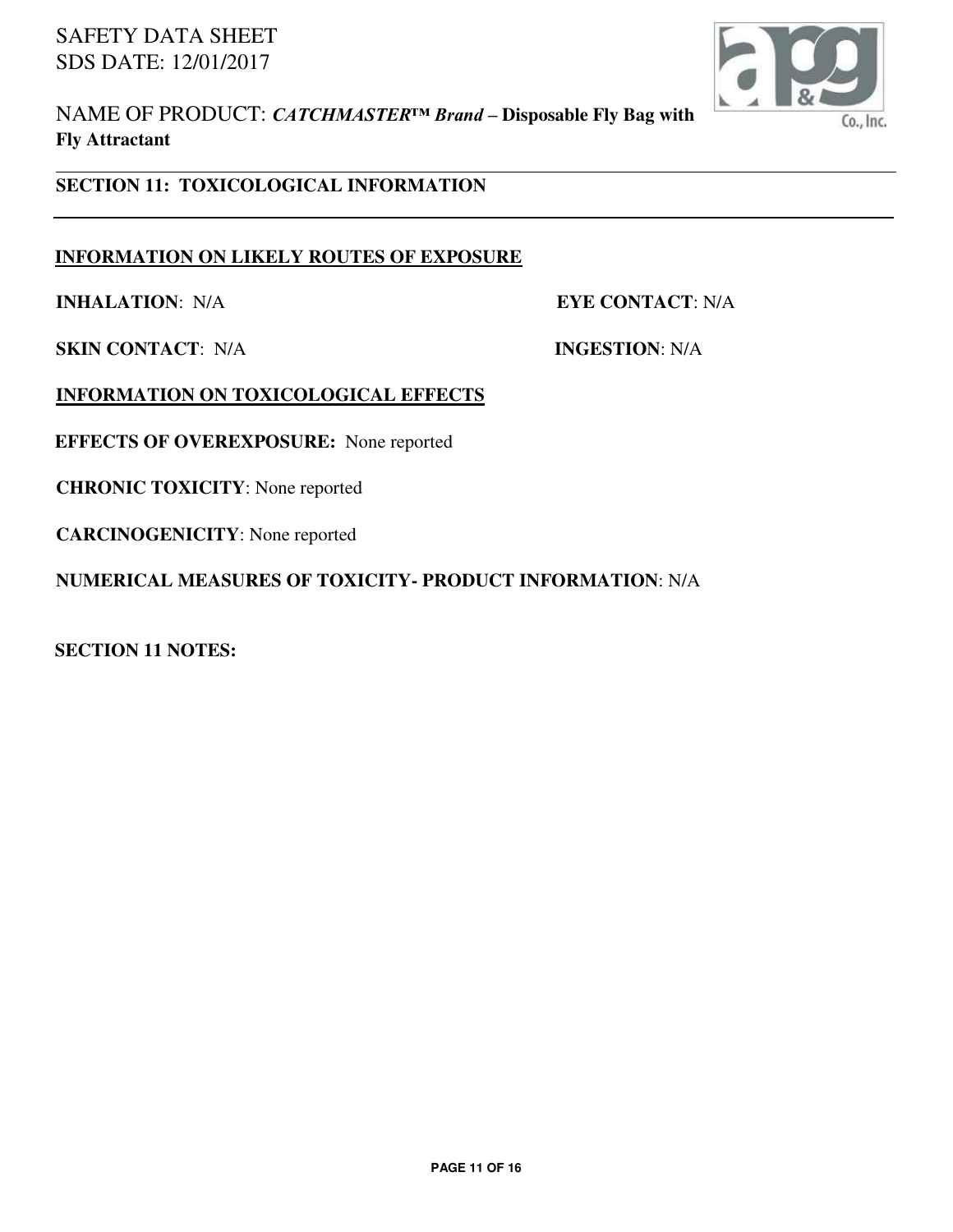

## **SECTION 12: ECOLOGICAL INFORMATION**

No adverse effects have been reported. The ecotoxicological effects of this product have not been evaluated.

Chemical Fate Information No data available.

**SECTION 12 NOTES:** 

# **SECTION 13: DISPOSAL CONSIDERATIONS**

**WASTE TREATMENT METHODS**: As a waste, this material in its raw form is not considered a Hazardous waste under RCRA (29 CFR 261).

**WASTE DISPOSAL METHODS**: State and local regulations differ from federal regulations. The use of an approved facility is advised. Dispose of container and unused contents in accordance with federal, state and local requirements.

**SECTION 13 NOTES:**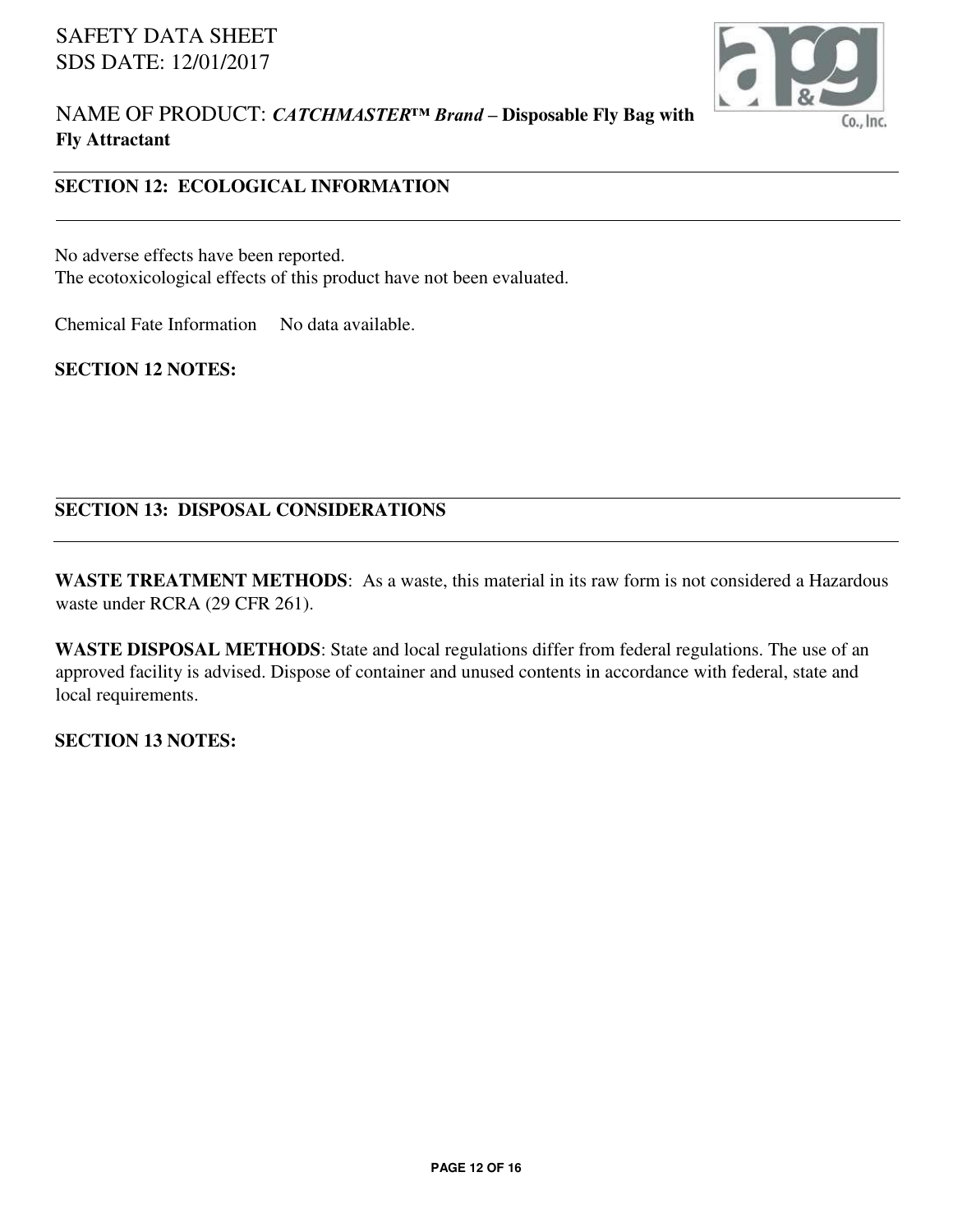

NAME OF PRODUCT: *CATCHMASTER™ Brand –* **Disposable Fly Bag with Fly Attractant**

# **SECTION 14: TRANSPORT INFORMATION**

## **GROUND TRANSPORT (DOT):** N/A

| TDG:         | N/A |
|--------------|-----|
| <b>MEX:</b>  | N/A |
| ICAO:        | N/A |
| IATA:        | N/A |
| <b>IMDG:</b> | N/A |

## **SECTION 14 NOTES:**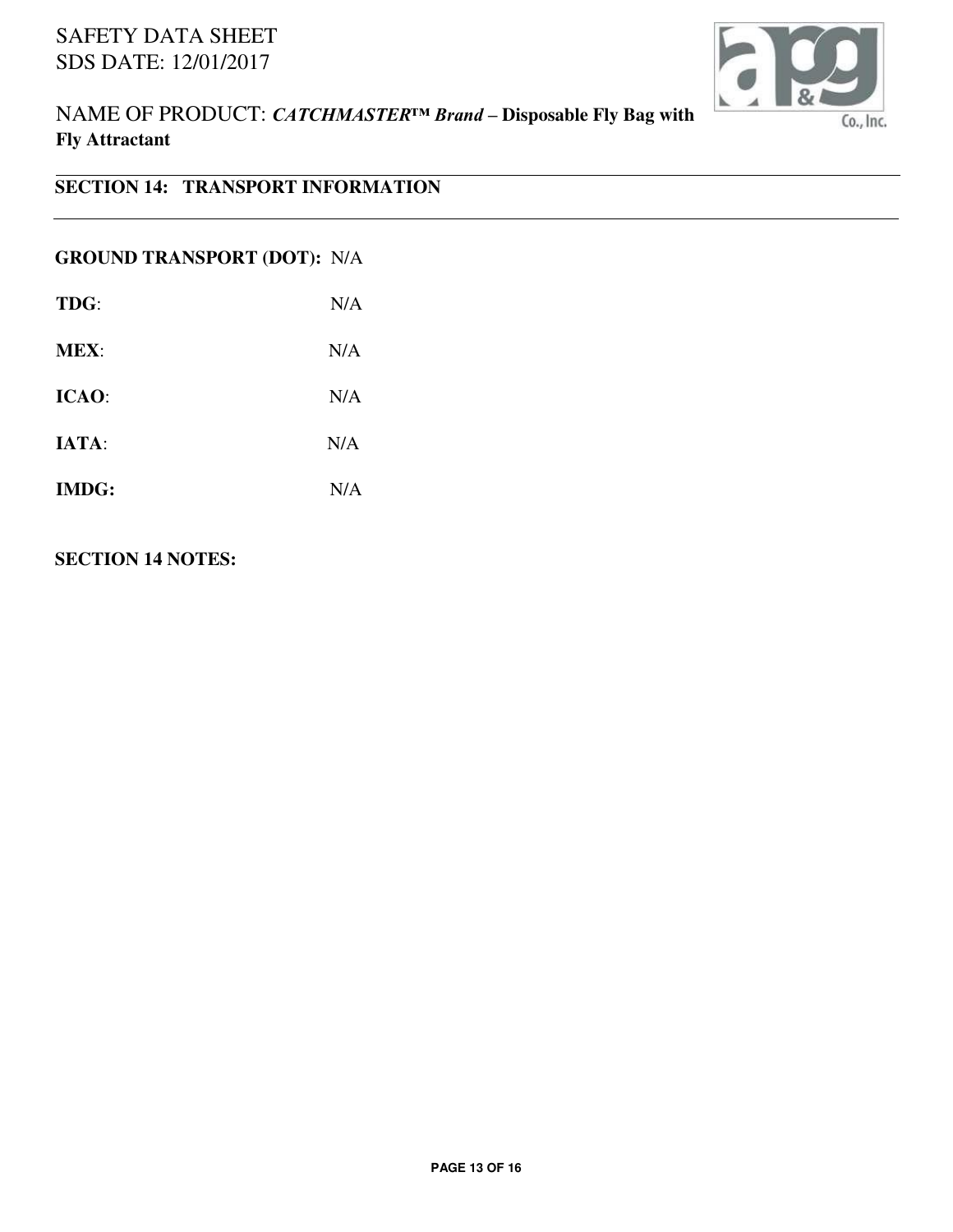

NAME OF PRODUCT: *CATCHMASTER™ Brand –* **Disposable Fly Bag with Fly Attractant**

## **SECTION 15: REGULATORY INFORMATION**

**TSCA Status:** Compliant

**CERCLA:** N/A

**RCRA:** Non- hazardous

**SARA Title 313:** Compliant

#### **SARA 311/312 HAZARD CATEGORIES:** N/A

Acute Health Hazard Chronic Health Hazard Fire Hazard Sudden Release of Pressure Hazard Reactive Hazard

#### **Clean Air Act Ozone Depleting Chemical Substances:** None

#### **Clean Air Act Hazardous Air Pollutants:** None

**Clean Water Act**: N/A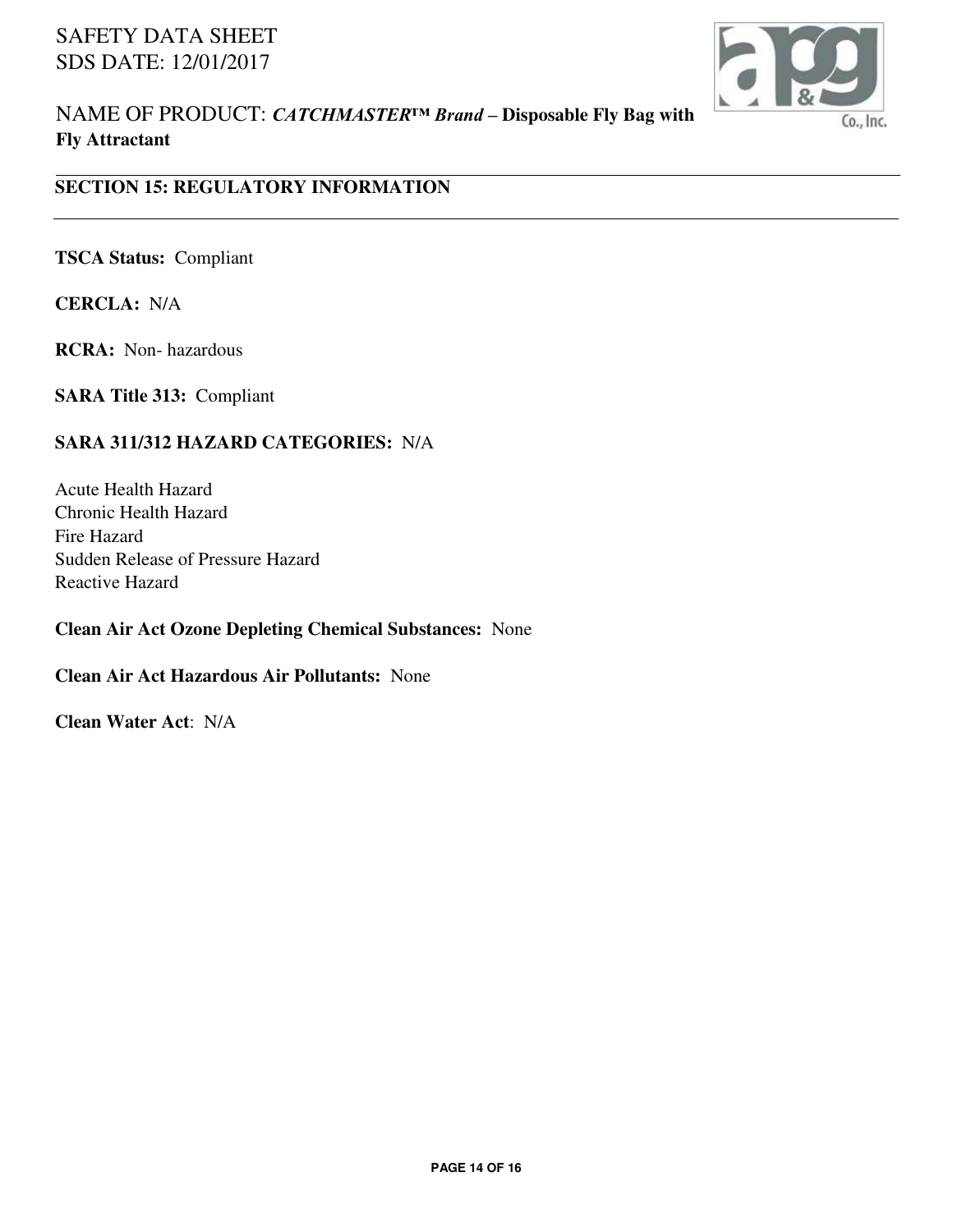

NAME OF PRODUCT: *CATCHMASTER™ Brand –* **Disposable Fly Bag with Fly Attractant**

**U.S. STATE REGULATIONS**: N/A

**CALIFORNIA PROPOSITION 65**: N/A

**INTERNATIONAL REGULATIONS**:

**MEXICO**: N/A

**CANADA**: COMPLIANT

**SECTION 15 NOTES:**